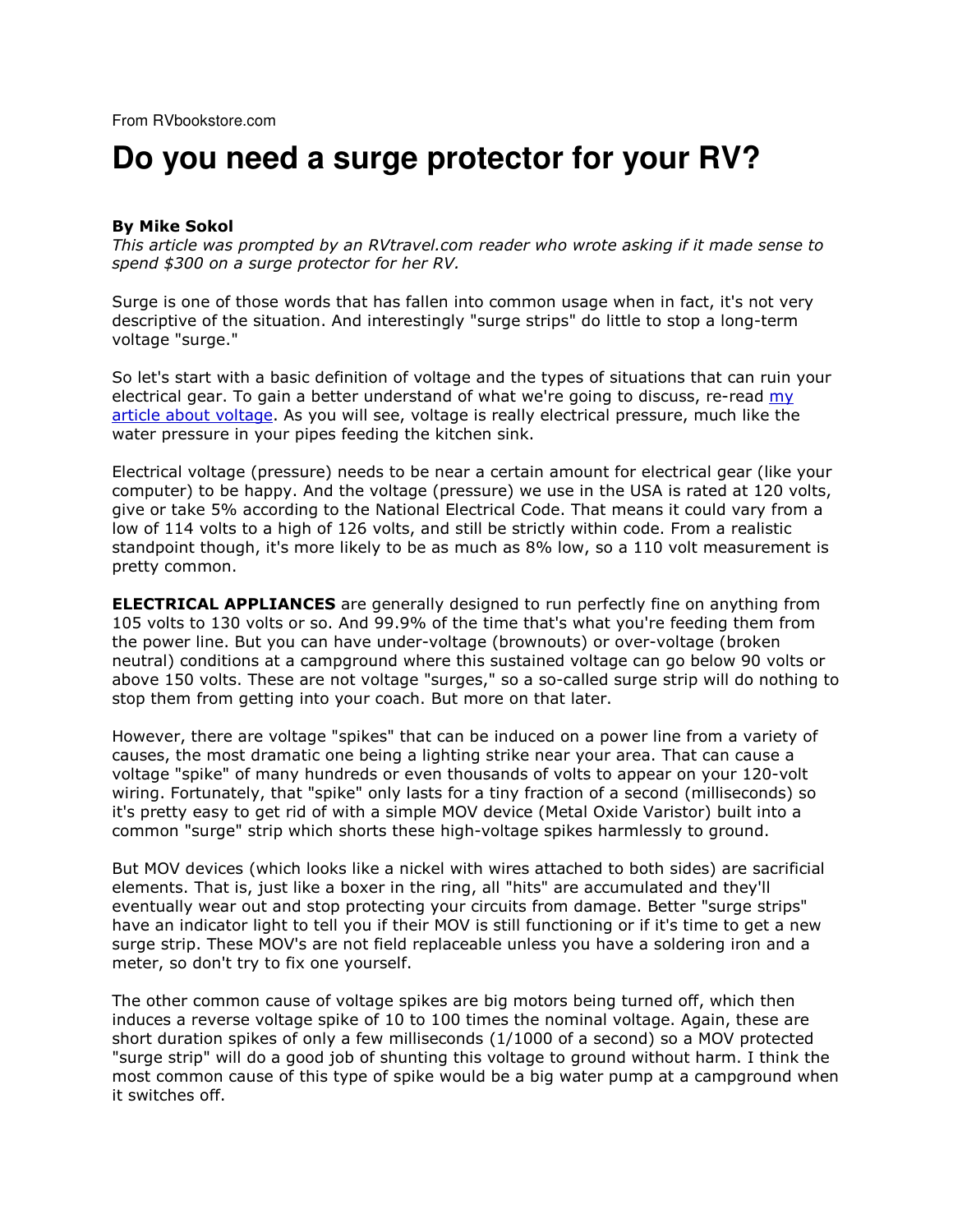However, there's an even bigger electrical boogie man at campgrounds that many RVers are unaware of. And that's sustained over and under voltage conditions. This is where the voltage going into your coach from the power pedestal can dip very low (say, below 90 volts) or swing very high (180 volts or more) depending on the condition.

The low voltage condition is hard on appliances that need serious start-up current (like air conditioners) while the high-voltage condition is hard on electronics (like your computer, microwave electronics, and most everything else you plug in). And there have been instances where entire campground areas have been miswired with 208 volts instead of 120 volts. And certainly, a broken neutral connection in your 120/240 volt shore power plug can let the one side of your power dip to 60 volts while the other side raise to 180 volts with predictable disaster. In that case, the MOV in your surge strip will think that nothing is wrong and happily pass 180 volts right into your computer and microwave. Then it's new appliance time.

TO TAKE CARE OF THIS SITUATION, companies such as Progressive Industries build a voltage monitoring device which checks the incoming voltage for correct levels and will trip a relay to disconnect your coach from the power pedestal if it goes above or below a set limit. Those same voltage monitoring devices generally include a MOV "surge protector" which will get rid of the quick "spikes" that the relay can't act quickly enough to disconnect.

Checking around, the \$300 "surge" device you're probably referring to is a voltage monitor with disconnect relay that goes between the shore power plug and campsite pedestal. For instance the Progressive Industries EMS-PT30C has both surge protection from nearby lighting strikes and voltage protection from over and under voltage conditions as well as reversed polarity on miswired campsite pedestals and extension cords. It includes a readout that will display any power problems as well as notify you when your MOV devices need to be replaced. See here to learn more.

Progressive Industries also makes just a surge protector for \$99 that will stop the surge (voltage spike) caused by a lighting strike in the area or a water pump switching off. And it also includes monitoring lights to tell you if it's MOV circuits have been worn out by too many spikes. However, it can't shut off your power if the voltage swings below 90 or above 130 volts. In that case, your appliances could fry while the surge protector MOV sits there perfectly happy.

In either event, I talked to Tom Fanelli at Progressive industries about MOV replacement in their products, and he said they would replace the worn-out MOV devices in their products for free if you paid for shipping one-way to them. They'll then ship it back to you for free. That's a fantastic deal!

However, both of these aforementioned devices are WAY BETTER than the \$20 "surge strip" you may have your computer plugged



into. These extension cord surge strips have smaller MOV devices, so they can only dissipate much smaller "surges" and often don't have an indicator light to tell you they're worn out. And they will do nothing to protect your inverters or built-in RV appliances.

I would get some sort of overall protector on the shore power connector. So do you spend \$99 on an RV "surge protector" or \$300 to \$500 on a "voltage protector"? Well, that's up to you. But considering that the cost of an RV refrigerator or microwave can be \$1,000 and up,